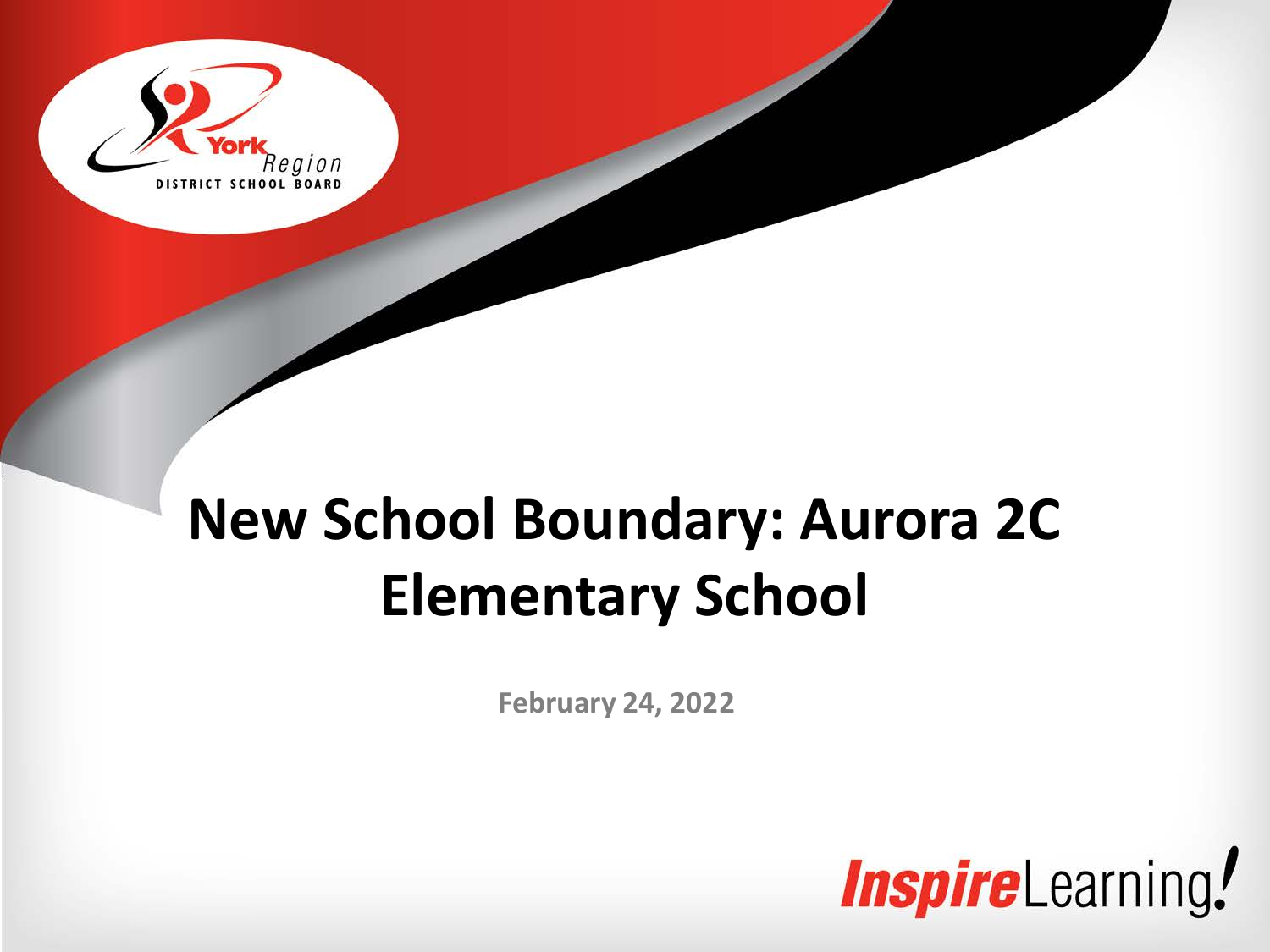# **Agenda**

- Land Acknowledgment
- Introductions
- New School Boundary
- Student Transportation
- Timelines
- Questions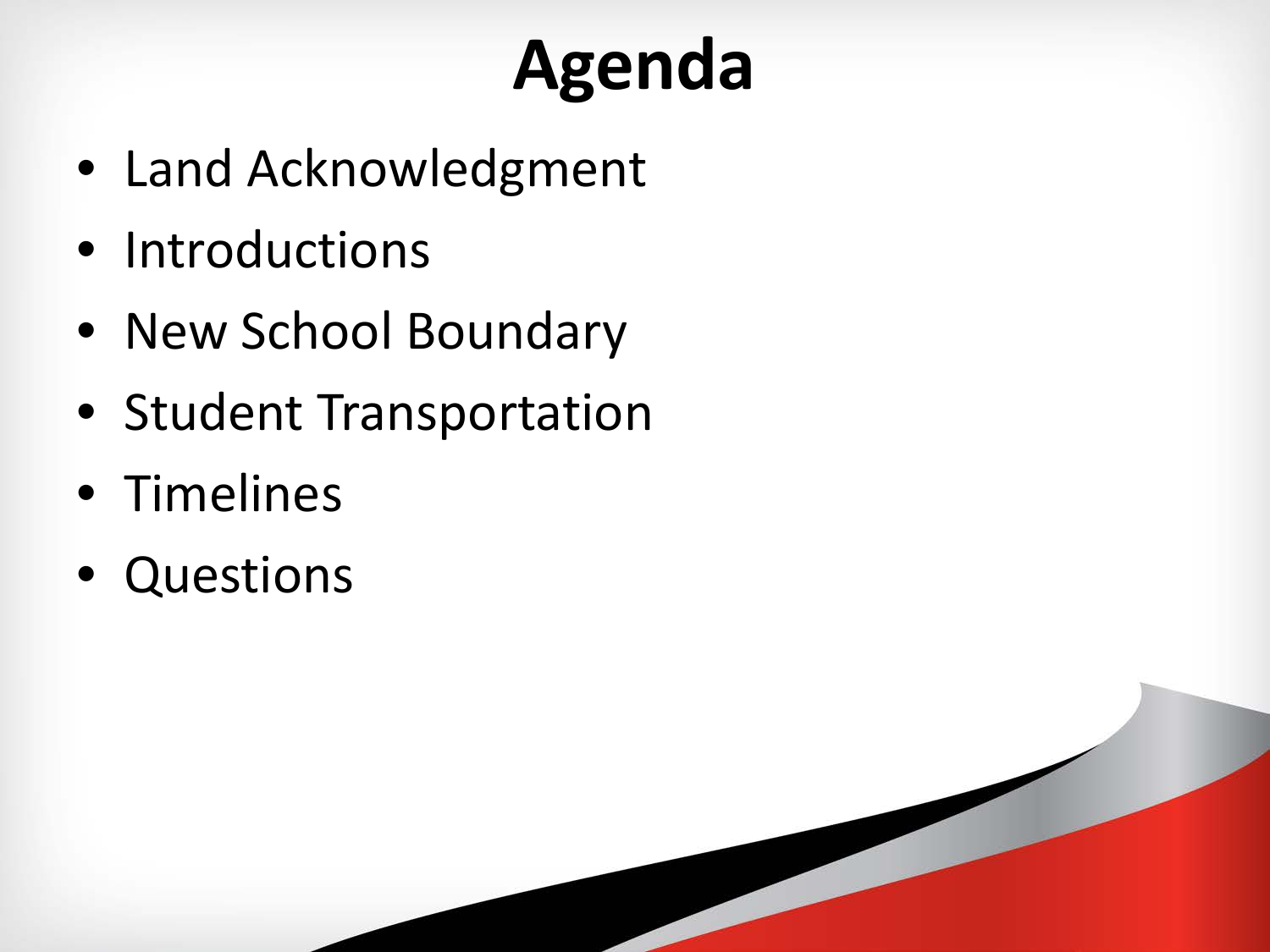## **Land Acknowledgment**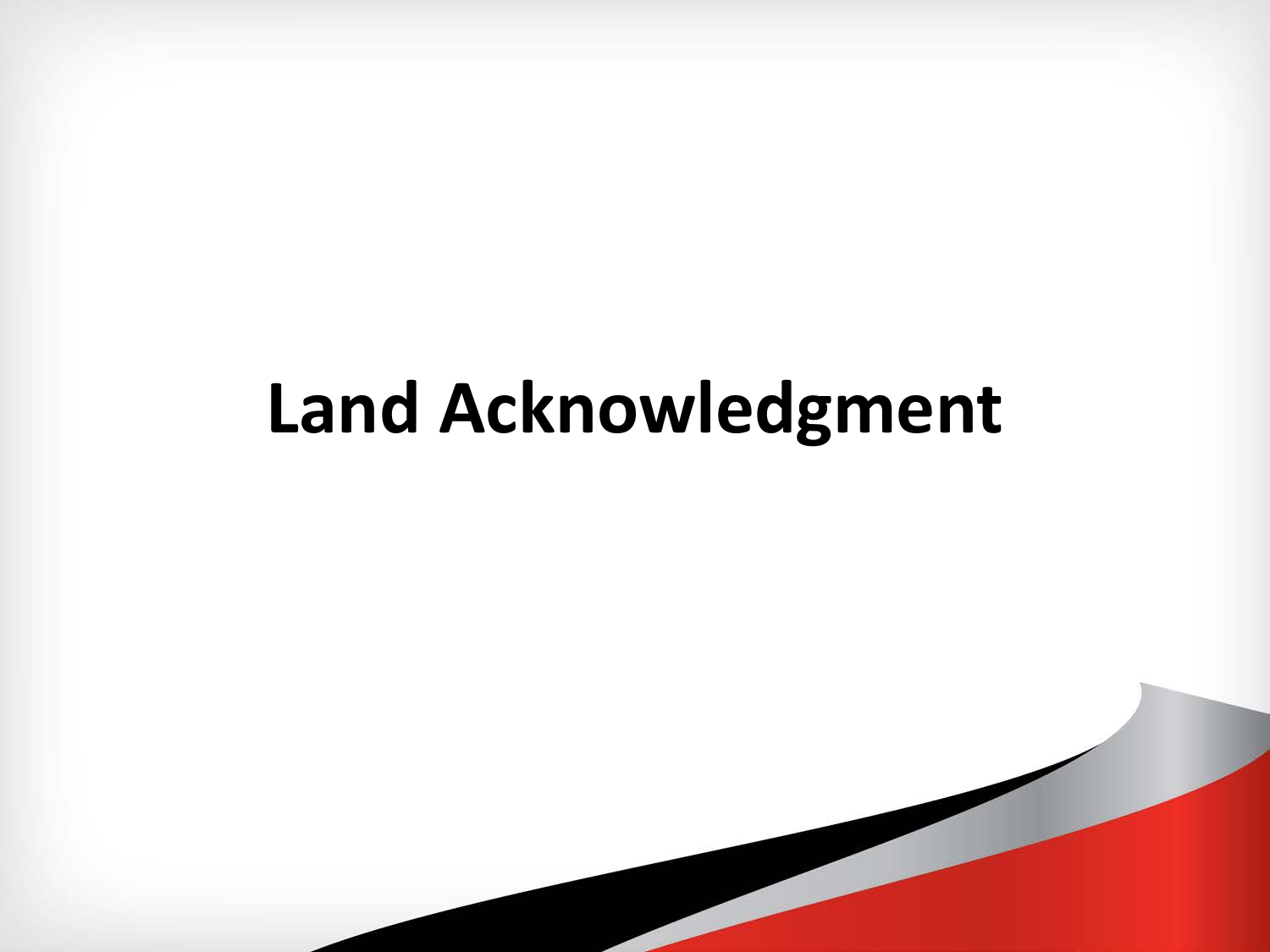### **Welcome and Introductions**

**School Trustee:** Bob McRoberts

**Superintendent**: Neil Gunathunge

**Hartman PS**: P - Linnet Richmond, VP - Freda Liu

**Rick Hansen PS**: P - Jaime Bunbury, VP - Robyn Reid

**Aurora Grove PS**: P - Karen Goan, VP - Ken Leang

**Northern Lights PS**: P - Matthew Biemiller, VP - Jodi Fine

#### **Planning & Property Development Services**:

Dawn Adams – Senior Manager Trina Sprayson - Manager of Accommodation Planning Kathryn Shaw-Edmond - Senior Planner Joseph Pacione - Planner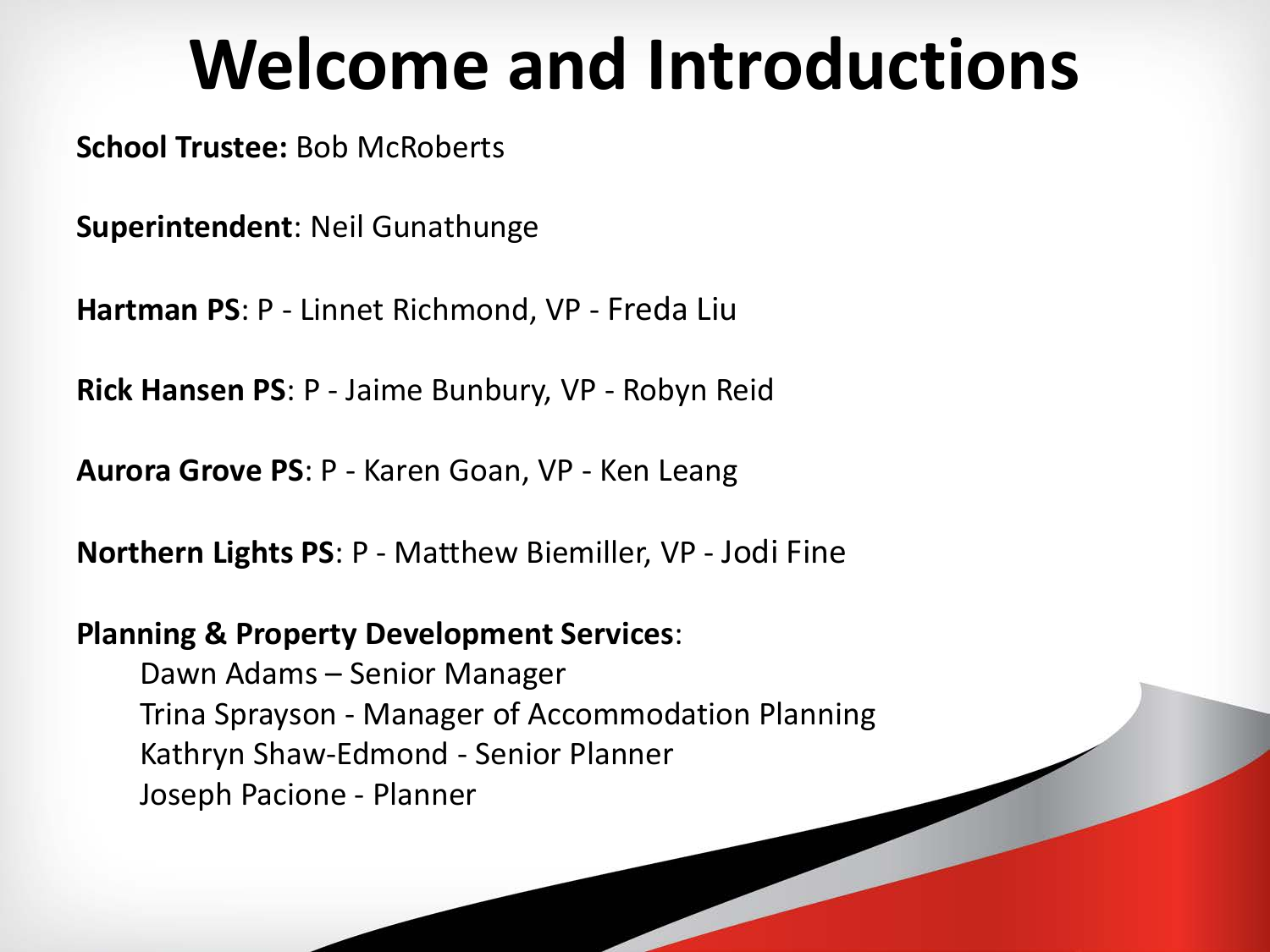# **Aurora 2C Elementary School**

- Proposed to open September 2024
- Located at the corner of Hartwell Way and William Graham Drive
- Includes child care centre for toddler and preschool
- Principal will be appointed in early 2024
- School bell times will be established in spring 2024
- New School opening meeting in early 2024
- School naming process will occur by winter/spring 2024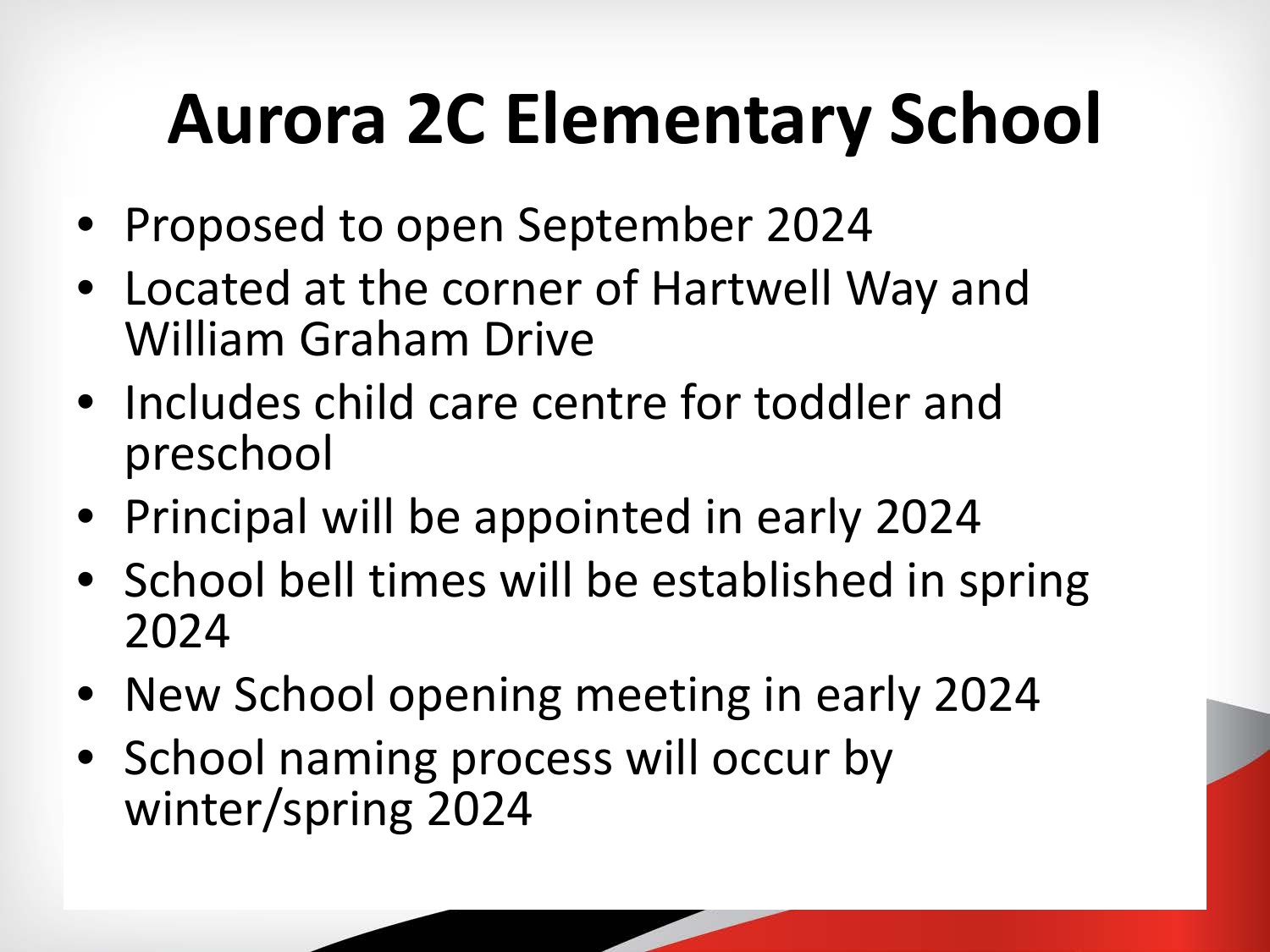### **Current Boundaries and Holding**

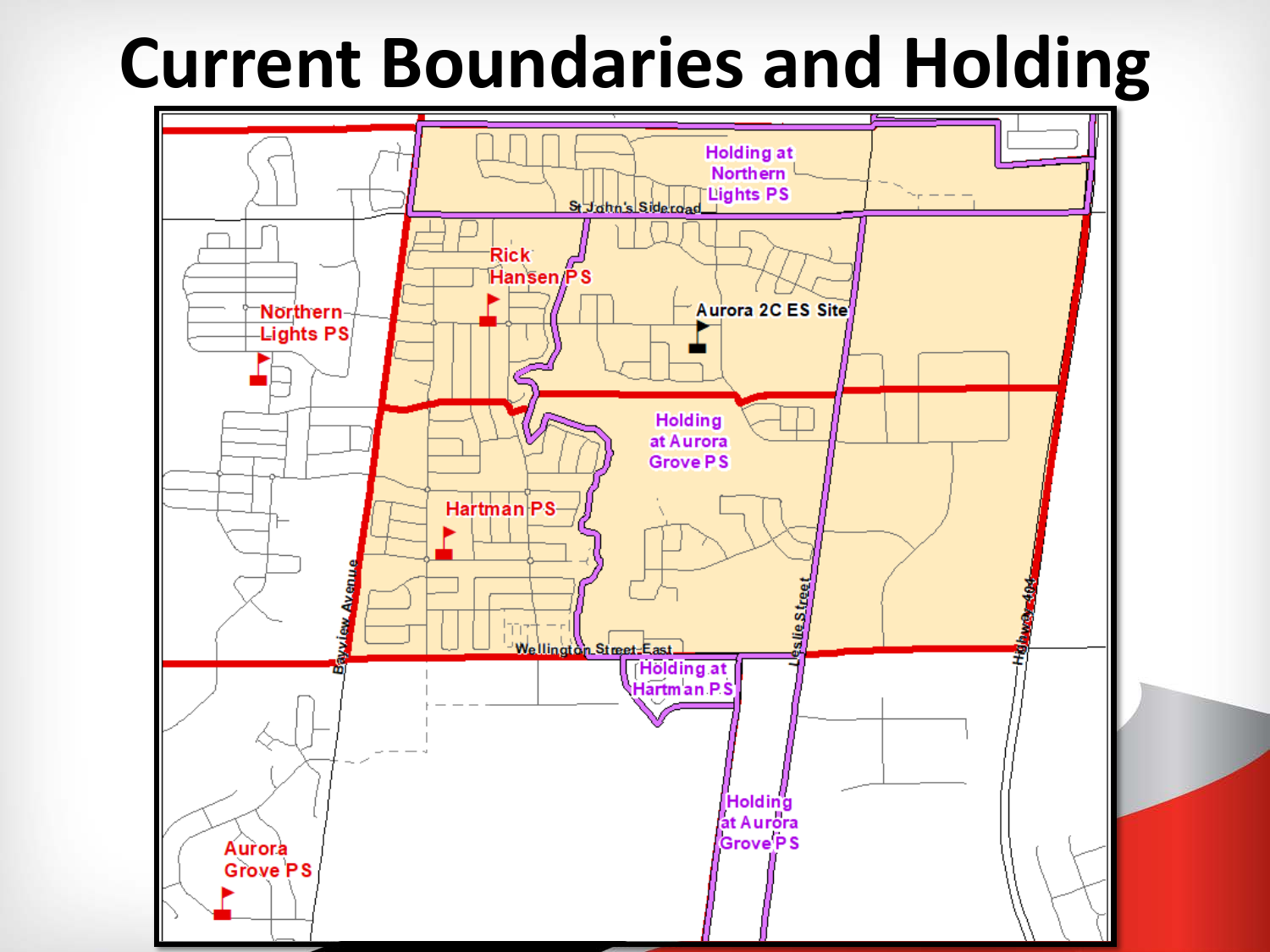# **Establishing a New School Boundary**

- Boundaries are created to ensure the long term sustainable enrolment of a school
- Can follow major features such as:
	- roads, railways (Hard dividers)
	- rivers, green spaces, woodlots, etc. (Natural dividers)
	- land parcels
- Support walkable school community boundaries (non-transportation zone)
- Incorporate future residential development
- Based on a review of student yields in the surrounding areas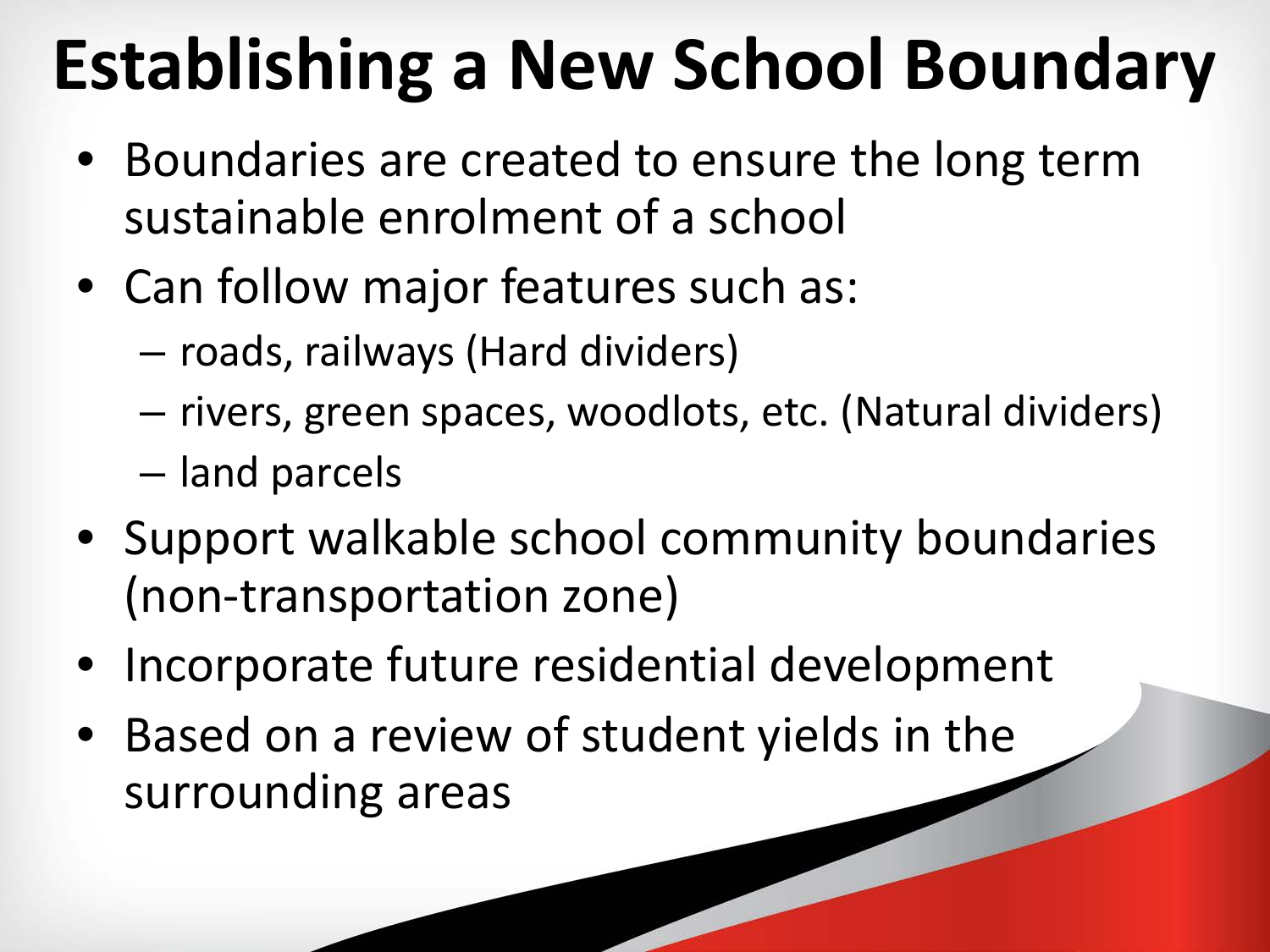

#### **Aurora 2C Elementary School Boundary**



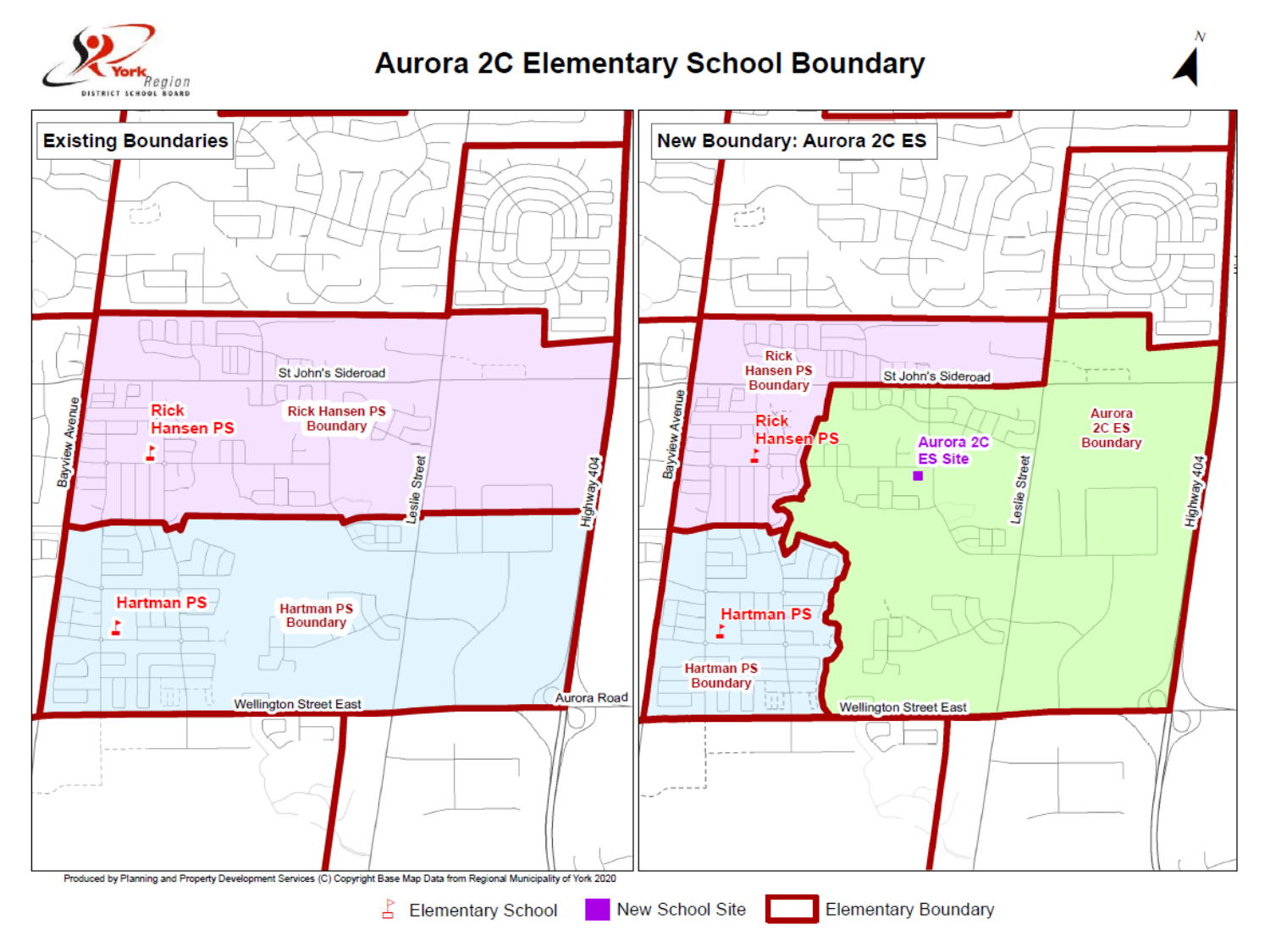## **Aurora 2C Elementary School**

• Students are currently attending the following schools:

**≻Rick Hansen PS (130 students)** 

Aurora Grove PS (316 students)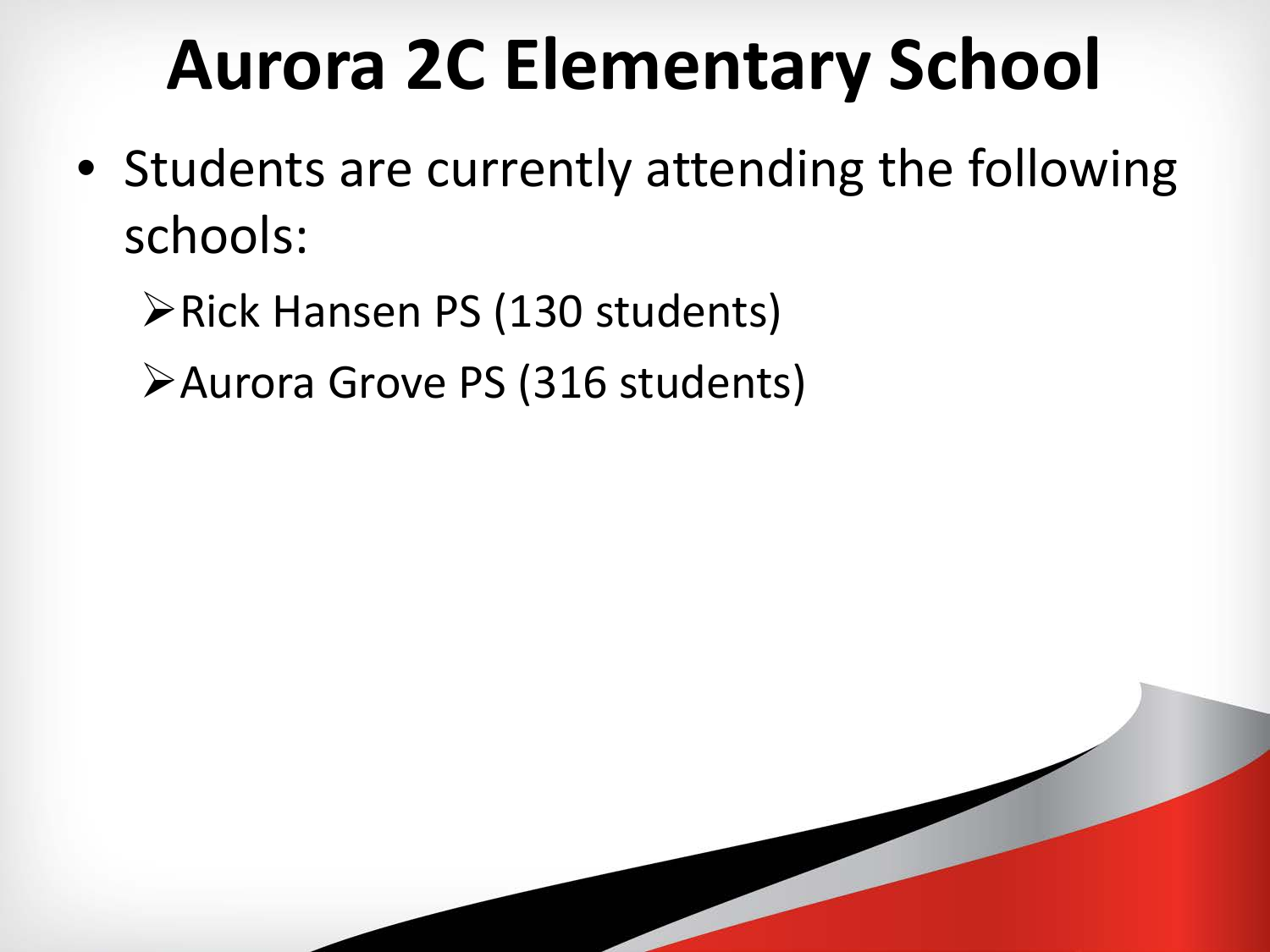### **Projected New School Enrolment**

### **Aurora 2C ES**

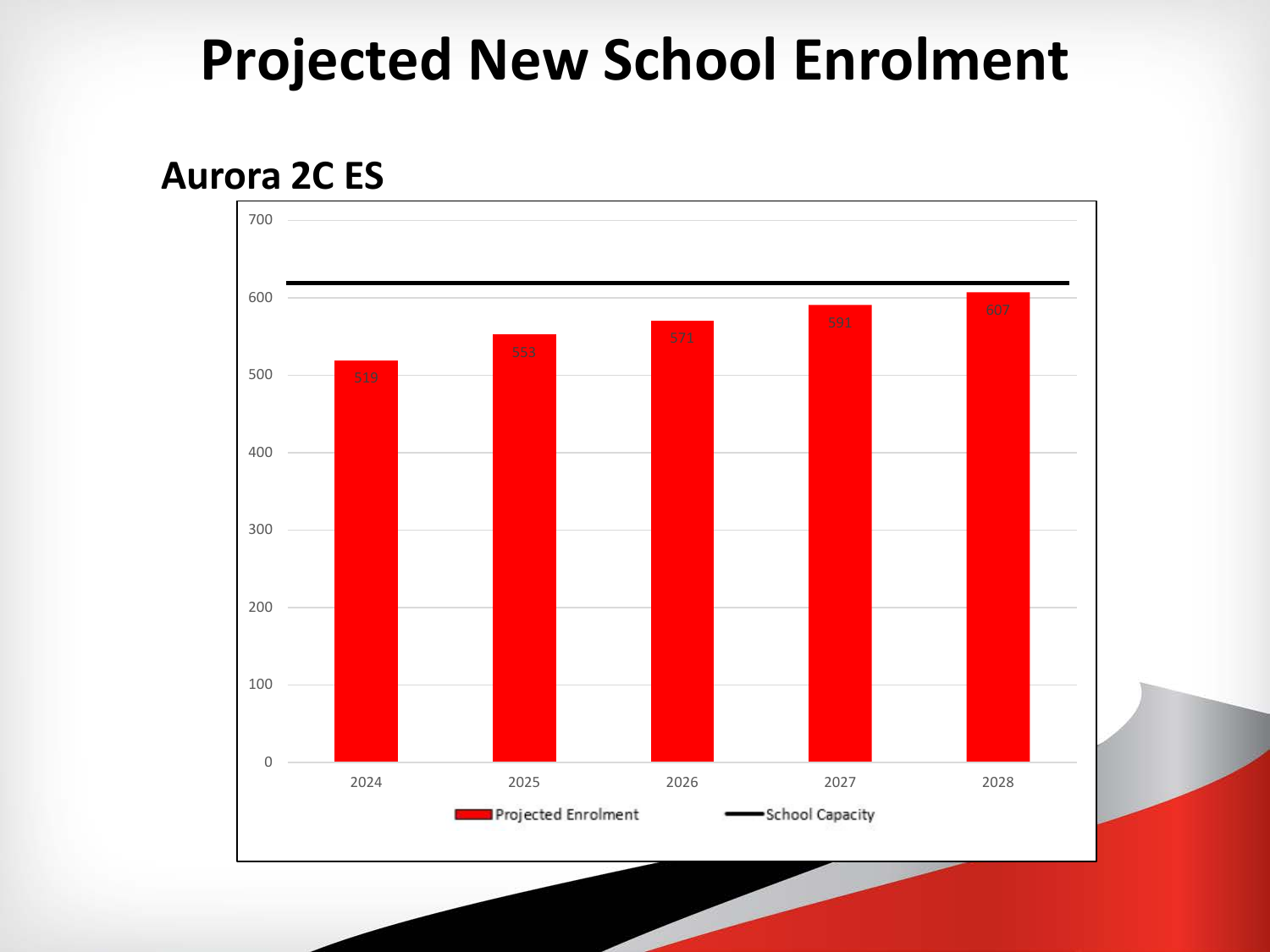### **Timing and Students Impacted**

- New school boundary effective September 2024
	- Grade 6 & 7 students entering Grade 7 & 8 in 2024 from Aurora Grove PS, Northern Lights PS and Rick Hansen PS have the choice to remain (with [transportation provided as per Policy 680, Student](http://www.yrdsb.ca/boarddocs/Documents/PP-transportationtoandfromschools-680.pdf)  Transportation)
	- All students in JK- Grade 6 attend the new Aurora 2C Elementary School starting September 2024
	- [As per policy 108 Student Accommodation –](http://www.yrdsb.ca/boarddocs/Documents/PP-studentaccommodationattendanceareas-108.pdf) Attendance Areas and Student Transfers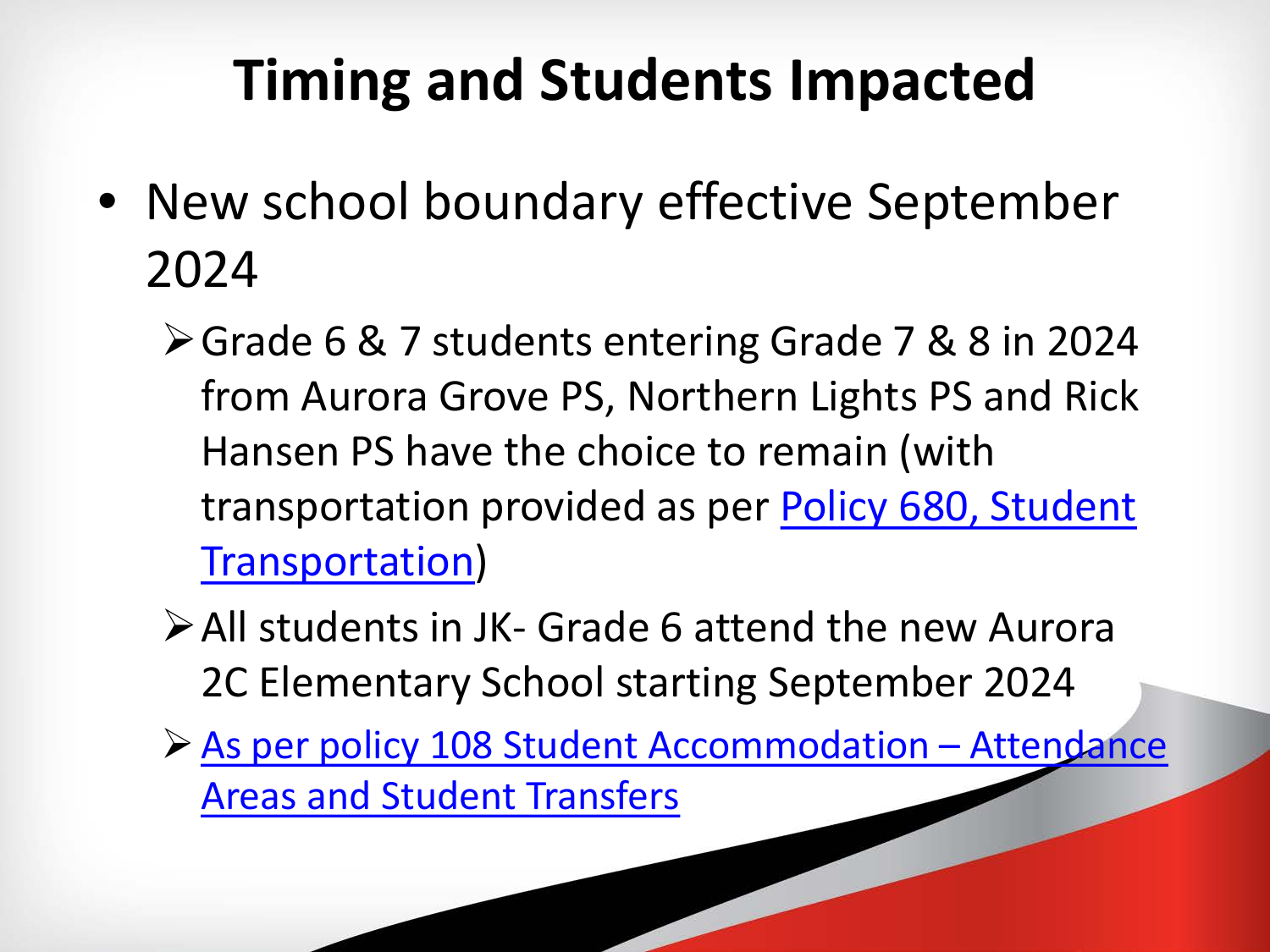## **Student Transportation**

- [Transportation provided as per Policy 680,](http://www.yrdsb.ca/boarddocs/Documents/PP-transportationtoandfromschools-680.pdf) Student Transportation
- Students are eligible for transportation if: JK-3 students live >1.2km from school Grade 4-8 students >1.6km from school
- Student Transportation Services will determine routes summer 2024
- Transportation stops will be posted in mid to late August 2024
	- Schoolbuscity.com > Find Your Bus Stop, Enter your address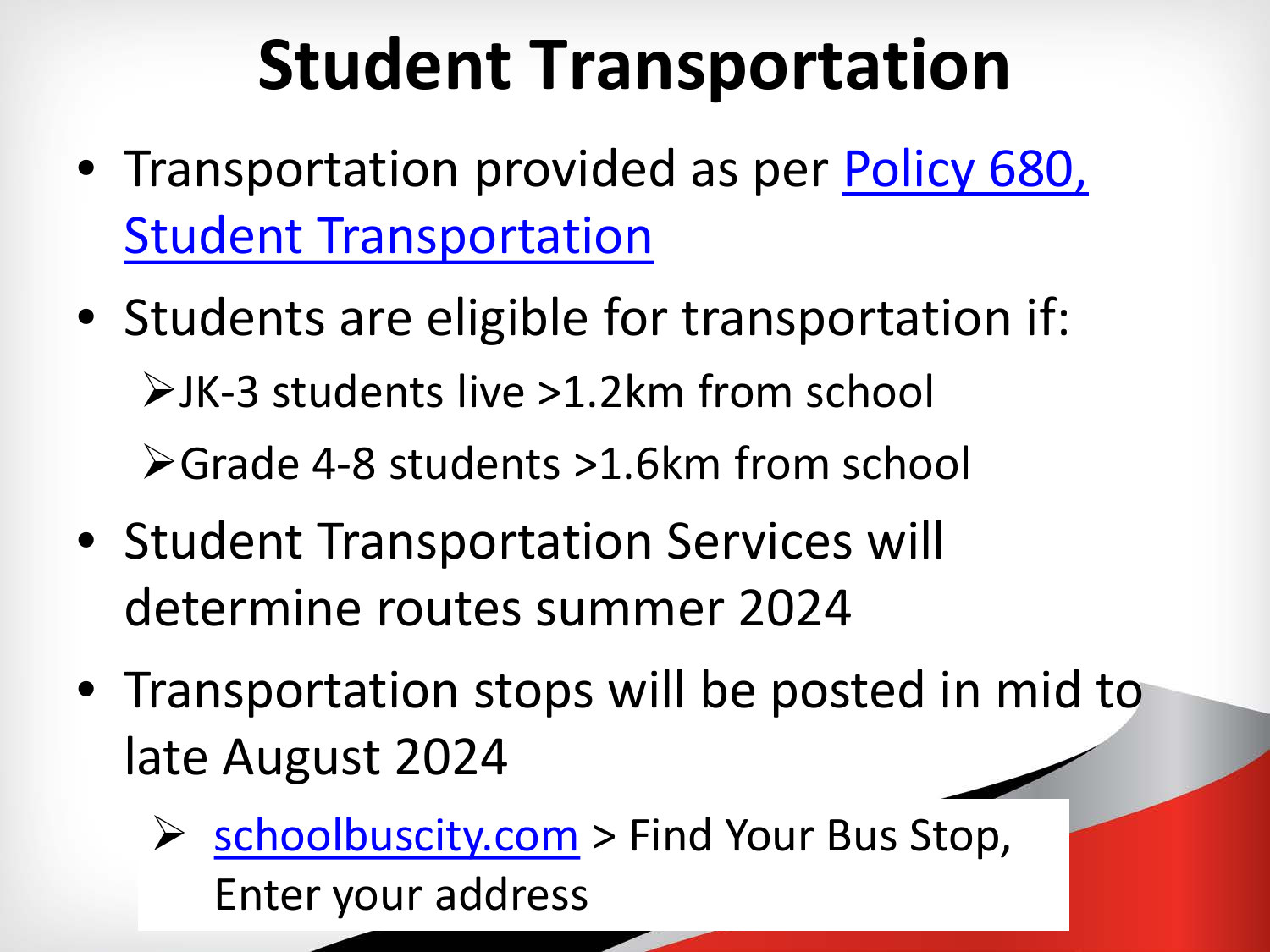### **Proposed Timelines**

• School Councils

January 2022

• Public Meeting

February 24, 2022

• Learning, Equity and Well-Being Standing Committee

April 12, 2022 (Delegation opportunity)

• Board Meeting

May 10, 2022

• Implementation

September 2024